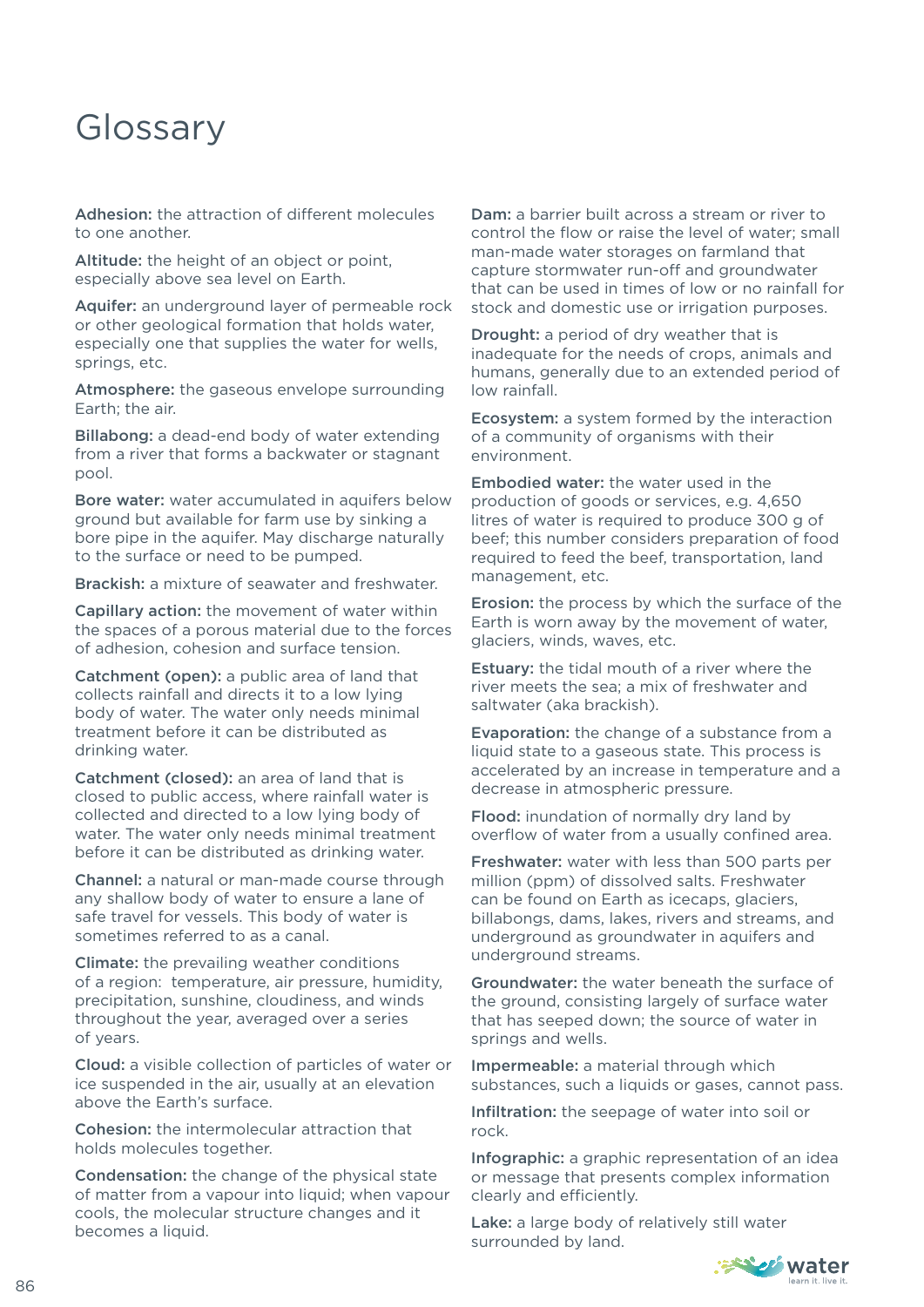Molecule: the smallest physical unit of an element or compound.

Natural disaster: any event or force of nature that has catastrophic consequences, such as avalanche, earthquake, flood, forest fire, hurricane, lightning, tornado, tsunami and volcanic eruption.

Natural hazard: the threat of a naturally occurring event that will have a negative effect on people or the environment.

Ocean: the continuous body of saltwater that covers over 70% of the Earth's surface, including the Atlantic, Pacific, Indian, Arctic and Antarctic oceans.

Organic: derived from living matter; natural.

pH: the measure of acidity or alkalinity of a chemical solution. Anything neutral, for example, has a pH of 7. Acids have a pH lower than 7, bases (alkaline) have a pH higher than 7.

Pollution: the introduction of harmful substances or products into the environment.

Potable: water that is suitable for drinking.

Precipitation: any form of water, such as rain, snow, sleet or hail, that falls to the earth's surface.

Puddle: a small body of standing water (often rainwater) on the ground.

Reservoir: a natural or artificial place where water is collected and stored for use, especially water for supplying a community, irrigating land, furnishing power, etc.

River: a large natural stream of freshwater flowing along a definite course, usually into another body of water (ocean, lake, sea, river), being fed by tributary streams. Small rivers may also be called a stream, creek, brook or tributary.

Salinity: the salt or dissolved salt content found in a body of water or soil.

Saltwater: water that contains 35,000 parts per million (ppm) of dissolved salts; approximately 97% of Earth's water is saltwater, held in the major ocean areas of the Atlantic, Antarctic, Indian, Pacific and Arctic.

Secondary treatment plant: a series of machines and equipment that filter and remove contaminants from water intended for drinking.

Sewage treatment plant: a series of machines and equipment that remove contaminants from wastewater to produce environmentally safe liquid and solid bi-products to dispose of or reuse.

Solvent: a substance that dissolves another to form a solution.

Spring: underground water that is held in the soil and in pervious rocks that flows freely out of the ground.

States of matter: the distinct forms that different phases of matter take on, such as solid, liquid and vapour.

Terrarium: a glass container, chiefly or wholly enclosed, for growing and displaying plants.

The Dreaming: an ancient time of the creation of all things by sacred ancestors, whose spirits continue into the present, as conceived in the mythology of the Australian Aborigines.

Transpiration: the passage of water through a plant from the roots through the vascular system to the atmosphere.

Turbidity: not clear or transparent because of stirred-up sediment or the like; clouded; opaque; obscured.

UV: ultraviolet; electromagnetic radiation with a wavelength shorter than visible light, hence invisible to humans; emitted by the sun's rays.

Volume: the amount of space, measured in cubic units, that an object or substance occupies.

Water cycle: the continuous movement of water on, above and below the earth's surface.

Water table: the level below which the ground is saturated with water.

Water quality: the physical, chemical and biological characteristics of water; drinking water in Australia must reach the standards outlined in the Australian Drinking Water Guidelines (ADWG).

Weather: the state of the atmosphere with respect to wind, temperature, cloudiness, moisture, pressure, etc.

Wetland: a lowland area, such as a marsh or swamp, which is saturated with moisture, especially when regarded as the natural habitat of wildlife.

Xylem: a compound tissue in vascular plants that helps provide support and that conducts water and nutrients upward from the roots, consisting of tracheids, vessels, parenchyma cells and woody fibres.

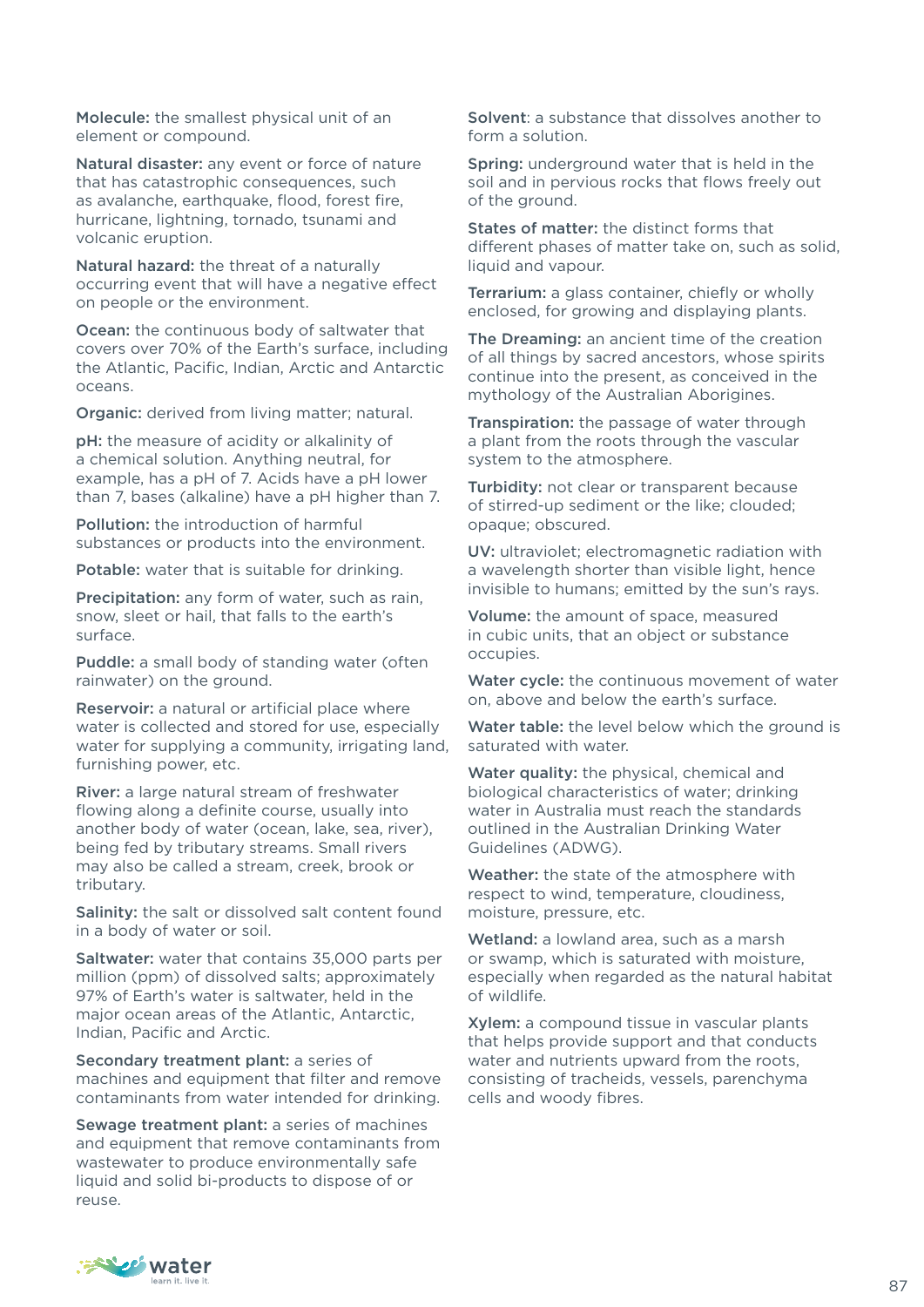## Glossary

Aquifer: an underground layer of permeable rock or other geological formation that holds water, especially one that supplies the water for wells, springs, etc.

Atmosphere: the gaseous envelope surrounding the earth; the air.

Bore water: water accumulated in aquifers below the earth's surface, but available for use by sinking a bore pipe in the aquifer. May discharge naturally to the surface or need to be pumped.

Brackish: a mixture of seawater and freshwater.

Catchment (open): a public area of land that collects rainfall and directs it to a low-lying body of water. Once the water is treated, it can be used as drinking water.

Catchment (closed): an area of land that is closed to public access, where rainfall water is collected and directed to a low-lying body of water. The water only needs minimal treatment before it can be distributed as drinking water.

Chlorine: a chemical element that helps to destroy disease-causing bacteria that can be found in water naturally.

Climate: the prevailing weather conditions of a region: temperature, air pressure, humidity, precipitation, sunshine, cloudiness, and winds throughout the year, averaged over a series of years.

Condensation: the change of the physical state of a substance from a vapour into liquid; when vapour cools, the molecular structure changes and it becomes a liquid.

Dam: a barrier built across a stream or river to control the flow or raise the level of water; small man-made water storages on farmland that capture stormwater run-off and groundwater that can be used in times of low or no rainfall for stock and domestic use or irrigation purposes.

Drought: a period of dry weather that is inadequate for the needs of crops, animals and humans, generally due to an extended period of low rainfall.

Ecosystem: a system formed by the interaction of a community of organisms with their environment.

Effluent: a stream or discharge from a body of water; often relating to liquid waste or sewage discharge.

Embodied water: the water used in the production of goods or services, e.g. 4,650 litres of water is required to produce 300 g of beef; this number considers preparation of food required to feed the beef, transportation, land management, etc.

Erosion: the process by which the surface of the earth is worn away by the movement of water, glaciers, winds, waves, etc.

Evaporation: the change of a substance from a liquid state to a gaseous state. This process is accelerated by an increase in temperature and a decrease in atmospheric pressure.

Flood: inundation of normally dry land by overflow of water from a usually confined area.

Fluoride: a chemical element that is added to drinking water to improve dental health and prevent tooth decay.

Freshwater: water with less than 500 parts per million (ppm) of dissolved salts. Freshwater can be found on Earth as ice caps, glaciers, billabongs, dams, lakes, rivers and streams, and underground as groundwater in aquifers and underground streams.

Groundwater: the water beneath the surface of the ground, consisting largely of surface water that has seeped down; the source of water in springs and wells.

Impermeable: a material through which substances, such a liquids or gases, cannot pass.

Infiltration: the seepage of water into soil or rock.

Infographic: a graphic representation of an idea or message that presents complex information clearly and efficiently.

Innovation: the development of an action, item or process that intends to make a current version of something better.

Invention: the development of an action, item or process that is newly created.

Irrigation: the supply of water to dry land and crops via a water system that may include ditches, pipes or streams.

Lime: a caustic alkaline substance used to reduce acidity in water to make the water more palatable and to minimise corrosion of pipes and equipment.

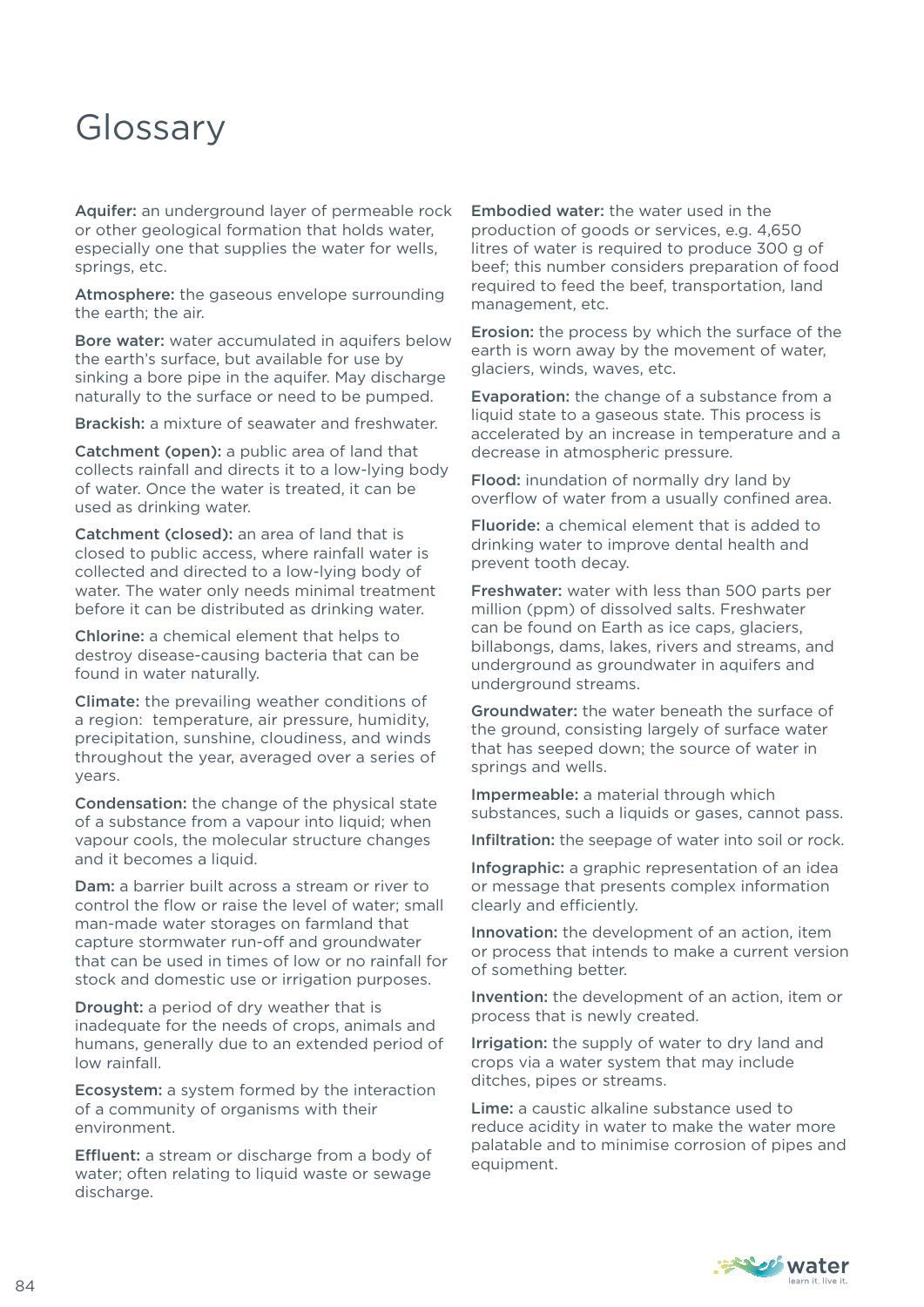

Natural disaster: any event or force of nature that has catastrophic consequences, such as avalanche, earthquake, flood, forest fire, hurricane, lightning, tornado, tsunami and volcanic eruption.

Natural hazard: the threat of a naturally occurring event that will have a negative effect on people or the environment.

Organic: derived from living matter; natural.

Permeate: to spread throughout something.

pH: the measure of acidity or alkalinity of a chemical solution. Anything neutral, for example, has a pH of 7. Acids have a pH lower than 7, bases (alkaline) have a pH higher than 7.

Pollution: the introduction of harmful substances or products into the environment.

Potable: water that is suitable for drinking.

Precipitation: any form of water, such a rain, snow, sleet or hail, that falls to the earth's surface.

Pumping station: a piece of equipment used to pump fluid from one place to another.

Reservoir: a natural or artificial place where water is collected and stored for use, especially water for supplying a community, irrigating land, furnishing power, etc.

Reverse osmosis: a process where a solvent is forced to pass through a porous membrane to remove any impurities or unwanted elements.

River: a large natural stream of freshwater flowing along a definite course, usually into another body of water (ocean, lake, sea, river), being fed by tributary streams. Small rivers may also be called a stream, creek, brook or tributary.

**Run-off:** the overflow of water that is not absorbed by the ground or other surfaces.

Salinity: the salt or dissolved salt content found in a body of water or soil.

Saltwater: water that contains approximately 350,000 parts per million (ppm) of dissolved salts; approximately 97% of Earth's water is saltwater, held in the major ocean areas of the Atlantic, Antarctic, Indian, Pacific and Arctic.

Secondary Treatment Plant: a series of machines and equipment that filter and remove contaminants from water intended for drinking. Sewage Treatment Plant: a series of machines and equipment that remove contaminants from wastewater to produce environmentally safe liquid and solid bi-products to dispose of or re-use.

Solvent: a substance that dissolves another to form a solution.

Stormwater: water that originates from precipitation (rain, hail, snow). It may also include the debris or anything else the water carries with it. Stormwater flows through stormwater drains and into water bodies.

**Trade waste:** Liquid waste from any business industry, trade or manufacturing industry, other than 'domestic' waste from showers, baths, toilets and basins.

Transpiration: the passage of water through a plant from the roots through the vascular system to the atmosphere.

Turbidity: not clear or transparent because of stirred-up sediment or the like; clouded; opaque; obscured.

UV: ultraviolet; electromagnetic radiation with a wavelength shorter than visible light, hence invisible to humans; emitted by the sun's rays.

Volume: the amount of space, measured in cubic units, that an object or substance occupies.

Water cycle: the continuous movement of water on, above and below the Earth's surface.

Water table: the level below which the ground is saturated with water.

Water quality: the physical, chemical and biological characteristics of water; drinking water in Australia must reach the standards outlined in the Australian Drinking Water Guidelines (ADWG).

Wastewater: water that has been used. e.g. sewage.

Weather: the state of the atmosphere with respect to wind, temperature, cloudiness, moisture, pressure, etc.

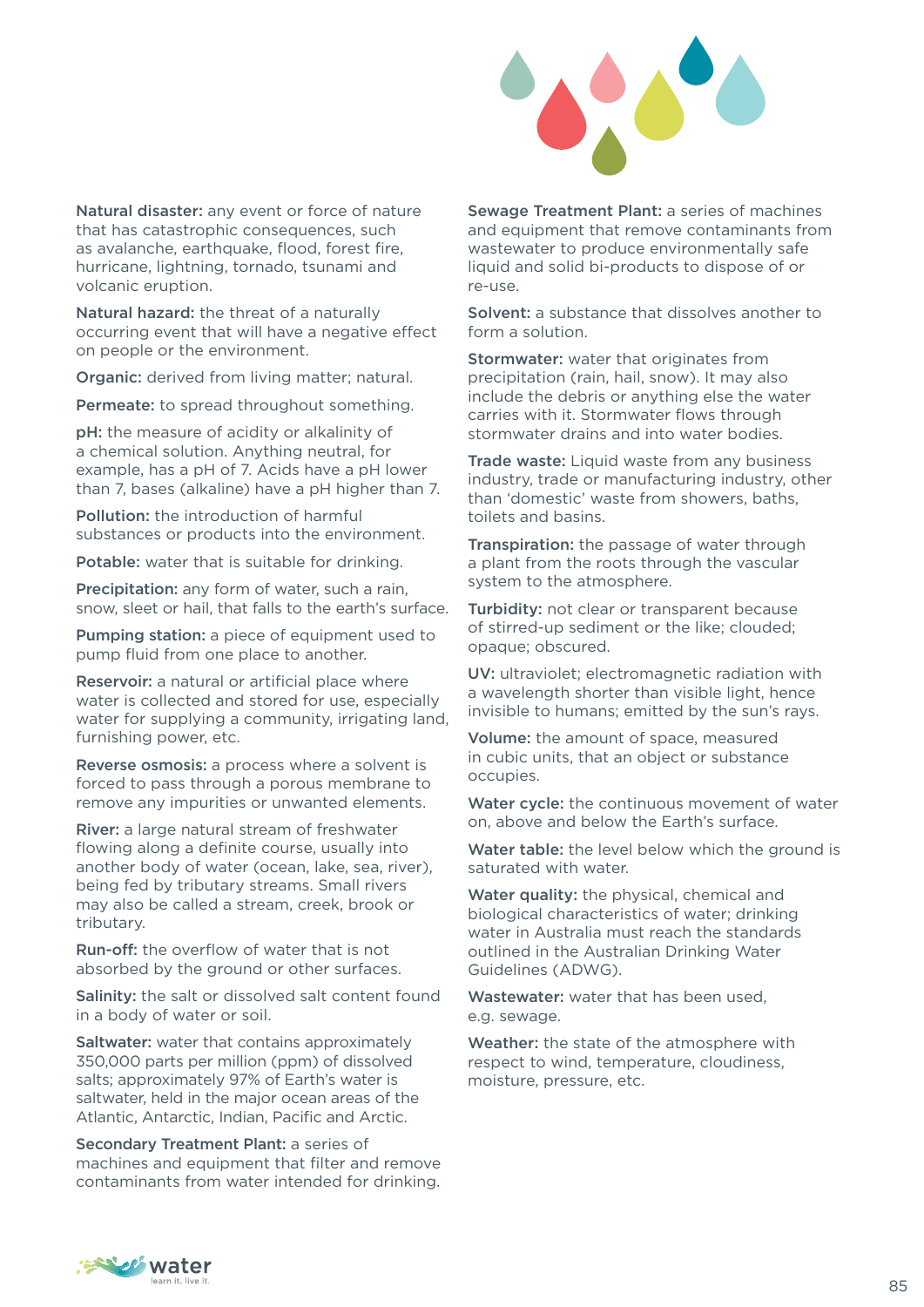## Glossary

Agriculture: the cultivation of animals and crops for human use; farming.

Atmosphere: the gaseous envelope surrounding Earth; the air.

Audit: an evaluation or inspection used to review the different aspects that contribute to a system, process or organisation.

Bore water: water accumulated in aquifers below the earths' surface but available for use by sinking a bore pipe in the aquifer. May discharge naturally to the surface or need to be pumped.

Catchment (open): a public area of land that collects rainfall and directs it to a low-lying body of water. Once the water is treated, it can be used as drinking water.

Catchment (closed): an area of land that is closed to public access, where rainfall water is collected and directed to a low-lying body of water. The water only needs minimal treatment before it can be distributed as drinking water.

Climate: the prevailing weather conditions of a region: temperature, air pressure, humidity, precipitation, sunshine, cloudiness, and winds throughout the year, averaged over a series of years.

Climate change: the significant and lasting change of weather patterns over a long period of time (from decades to millions of years).

Contaminant: the presence of an unwanted substance that can have adverse effects.

Data logger: an electronic device that records data over time.

Developing country: a country with a relatively low standard of living, including issues of poverty, literacy, education and life expectancy. Developing countries generally have an undeveloped industrial base and rely on agriculture rather than manufacturing or technology.

Drought: a period of dry weather that is inadequate for the needs of crops, animals and humans, generally due to an extended period of low rainfall.

Embodied water: the water used in the production of goods or services, e.g. 4,650 litres of water is required to produce 300 g of beef; this number considers preparation of food required to feed the beef, transportation, land management, etc.

Finite: subject to limitations; not infinite.

Flood: inundation of normally dry land by overflow of water from a usually confined area.

Folklore: traditions or knowledge passed by word of mouth, usually in a particular group.

Freshwater: water with less than 500 parts per million (ppm) of dissolved salts. Freshwater can be found on Earth as ice caps, glaciers, billabongs, lakes, rivers and streams, and underground as groundwater in aquifers and underground streams.

Global warming: the continual rise of the average temperature on Earth since 1900.

Greywater: the water generated from domestic activities such as clothes washing, showering, hand washing and dish washing, that may be recycled for some household uses.

Groundwater: the water beneath the surface of the ground, consisting largely of surface water that has seeped down; the source of water in springs and wells.

Habitat: an environment where a particular species of animal or plant is found.

Hydrate: to supply water to a person in order to restore or maintain fluid balance for health and wellbeing.

Industry: a factory or business that produces goods or services for use by the community.

Infiltration: the seepage of water into soil or rock.

Infographic: a graphic representation of an idea or message that presents complex information clearly and efficiently.

Innovation: the development of an action, item or process that intends to make a current version of something better.

Invention: the development of an action, item or process that is newly created.

Organic: derived from living matter; natural.